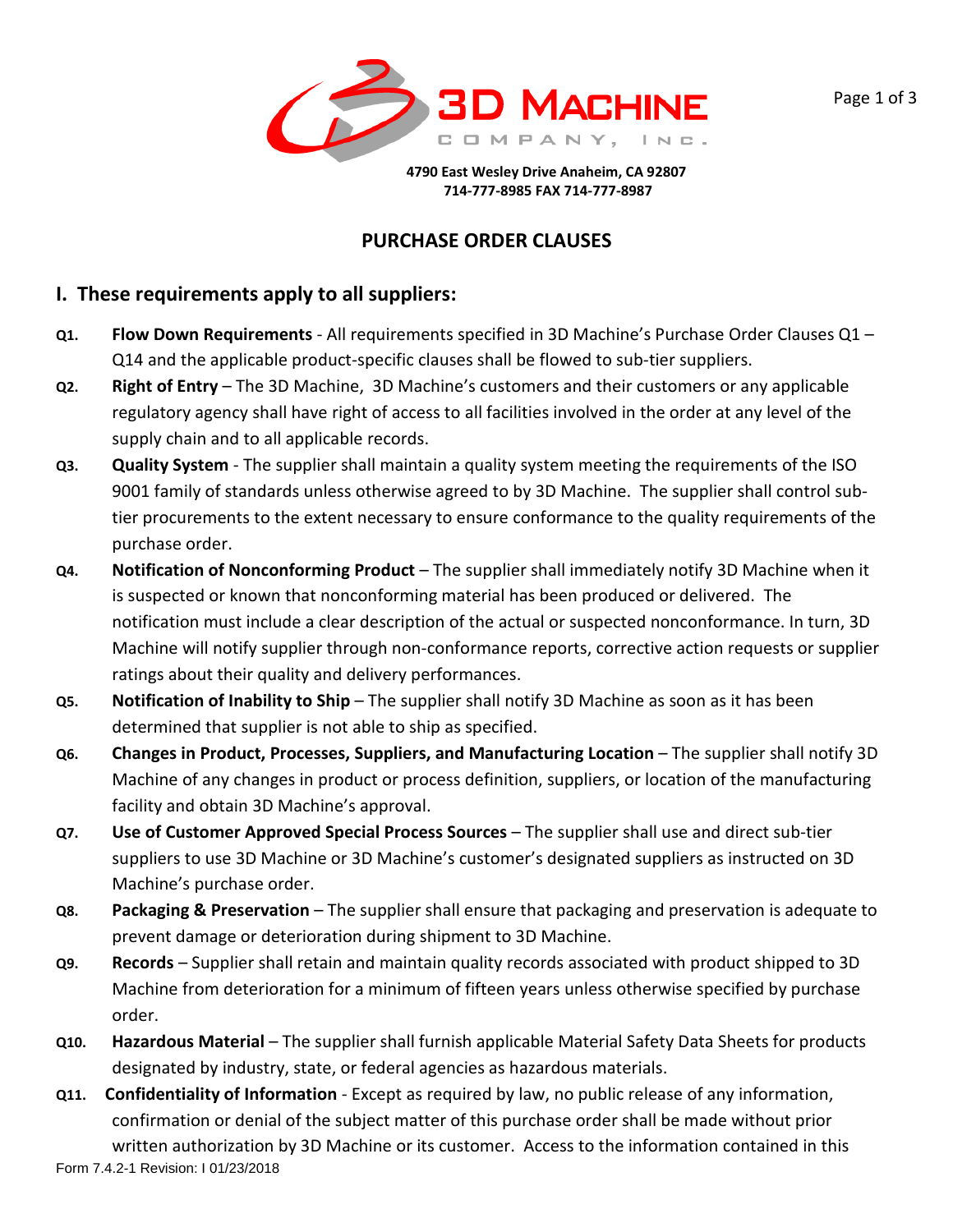



 **4790 East Wesley Drive Anaheim, CA 92807 714-777-8985 FAX 714-777-8987**

#### **PURCHASE ORDER CLAUSES**

order shall be provided only to employees or suppliers "with the need to know" (for the performance of this order) and who are under obligation to hold such information in confidence. If documents provided by 3D Machine Company are identified as "ITAR", Supplier shall ensure that all such information is not provided to "foreign persons".

- **Q12. Counterfeit Parts –** Seller agrees and shall ensure that counterfeit goods are not delivered to Buyer. Seller shall immediately notify Buyer with the pertinent facts if Seller becomes aware or suspects that it has furnished counterfeit Goods. If suspect/counterfeit Goods are furnished under this order or are found in any of the Goods delivered hereunder, such items will be impounded by the Buyer. Seller shall be required to disclose the source of the suspect/counterfeit Goods to the Buyer. Upon request of Buyer, Seller shall immediately provide documentation that authenticates traceability of the affected Goods to the applicable OEM. Seller shall promptly replace such suspect/counterfeit Goods with Goods acceptable to Buyer and Seller shall be liable for all costs, including but not limited to Buyer's internal and external costs, relating to the removal and replacement of said Goods, and subsequent testing of said Goods. Buyer reserves all contractual rights and remedies to address grievances and detrimental impacts caused by suspect/counterfeit Goods.
- **Q13. Code of Ethics**  Suppliers are expected, in all of their activities, to maintain high ethical standards, acting with integrity, trust, respect, honesty and teamwork and to operate in full compliance with applicable laws, rules and regulations of the countries in which they operate. They shall ensure that their employees are aware of their impact on the quality of their products and services.
- **Q14. Product's Safety** Supplier shall be cognizant of the importance of any enhancements, coatings, or treatments to the product and ensure that their work does not adversely affect the product's safe or intended performance.

# **II. Additional product-specific requirements:**

- **Q15. OEM's Certificates of Analysis** Mill or product certificates denoting chemical and physical properties shall accompany each lot/shipment.
- **Q16. Domestic Specialty Metals**  Raw materials shall not be procured from foreign agencies or produced in non-domestic mills unless previously approved by 3D Machine. Specialty metals identified in DFARS Clause 252.225-7014 which have been melted outside the United States, its possessions, or Puerto Rico are prohibited and must be approved by 3D Machine prior to shipment. If approval is granted, an independent laboratory analysis may be required.
- **Q17. Segregation of Product** Raw materials must be supplied in single heat lots only. Supplier must obtain approval from 3D Machine prior to shipping multiple heat lots. If permission is granted, the